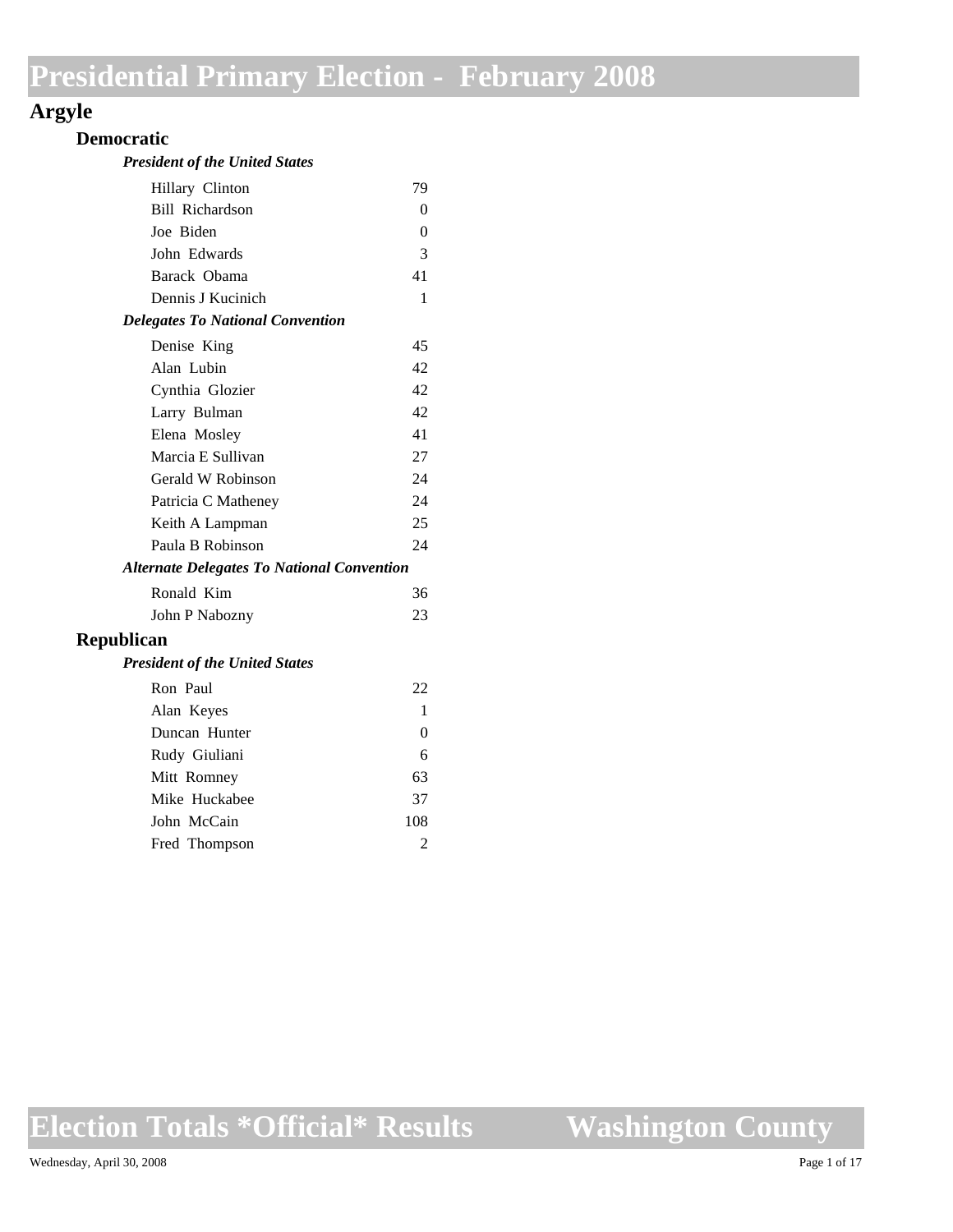## **Cambridge**

### **Democratic**

| <b>President of the United States</b> |  |  |  |
|---------------------------------------|--|--|--|
|---------------------------------------|--|--|--|

| Hillary Clinton                                   | 119      |
|---------------------------------------------------|----------|
| <b>Bill Richardson</b>                            | 1        |
| Joe Biden                                         | 0        |
| John Edwards                                      | $\theta$ |
| Barack Obama                                      | 80       |
| Dennis J Kucinich                                 | 2        |
| <b>Delegates To National Convention</b>           |          |
| Denise King                                       | 91       |
| Alan Lubin                                        | 83       |
| Cynthia Glozier                                   | 90       |
| Larry Bulman                                      | 84       |
| Elena Mosley                                      | 88       |
| Marcia E Sullivan                                 | 53       |
| Gerald W Robinson                                 | 49       |
| Patricia C Matheney                               | 58       |
| Keith A Lampman                                   | 48       |
| Paula B Robinson                                  | 55       |
| <b>Alternate Delegates To National Convention</b> |          |
| Ronald Kim                                        | 77       |
| John P Nabozny                                    | 48       |
| <b>Republican</b>                                 |          |
| <b>President of the United States</b>             |          |
| Ron Paul                                          | 9        |
| $\lambda$ 1 T $\lambda$                           |          |

| Alan Keyes    |    |
|---------------|----|
| Duncan Hunter | 0  |
| Rudy Giuliani | 1  |
| Mitt Romney   | 59 |
| Mike Huckabee | 15 |
| John McCain   | 72 |
| Fred Thompson |    |
|               |    |

# **Election Totals \*Official\* Results**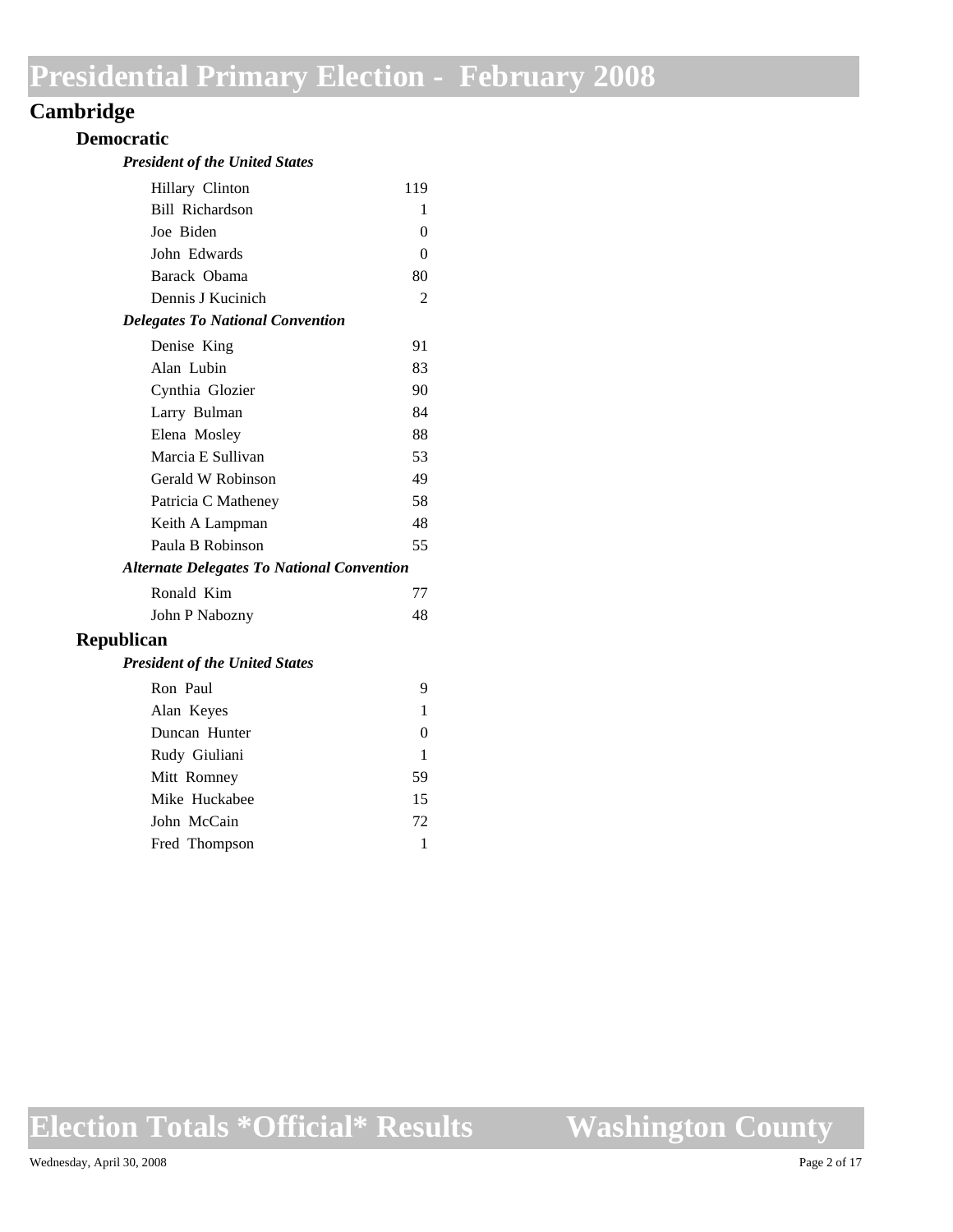### **Dresden**

### **Democratic**

| <b>President of the United States</b> |  |  |  |  |
|---------------------------------------|--|--|--|--|
|---------------------------------------|--|--|--|--|

| Hillary Clinton                                   | 12             |
|---------------------------------------------------|----------------|
| <b>Bill Richardson</b>                            | 0              |
| Joe Biden                                         | $\theta$       |
| John Edwards                                      | 1              |
| Barack Obama                                      | 15             |
| Dennis J Kucinich                                 | $\Omega$       |
| <b>Delegates To National Convention</b>           |                |
| Denise King                                       | 11             |
| Alan Lubin                                        | 11             |
| Cynthia Glozier                                   | 11             |
| Larry Bulman                                      | 12             |
| Elena Mosley                                      | 11             |
| Marcia E Sullivan                                 | 9              |
| Gerald W Robinson                                 | 6              |
| Patricia C Matheney                               | 7              |
| Keith A Lampman                                   | 7              |
| Paula B Robinson                                  | 7              |
| <b>Alternate Delegates To National Convention</b> |                |
| Ronald Kim                                        | 9              |
| John P Nabozny                                    | 7              |
| <b>Republican</b>                                 |                |
| <b>President of the United States</b>             |                |
| Ron Paul                                          | 4              |
| Alan Keyes                                        | 0              |
| Duncan Hunter                                     | 0              |
| Rudy Giuliani                                     | 1              |
| Mitt Romney                                       | 7              |
| Mike Huckabee                                     | 9              |
| John McCain                                       | 38             |
| Fred Thompson                                     | $\overline{0}$ |
|                                                   |                |

**Election Totals \*Official\* Results**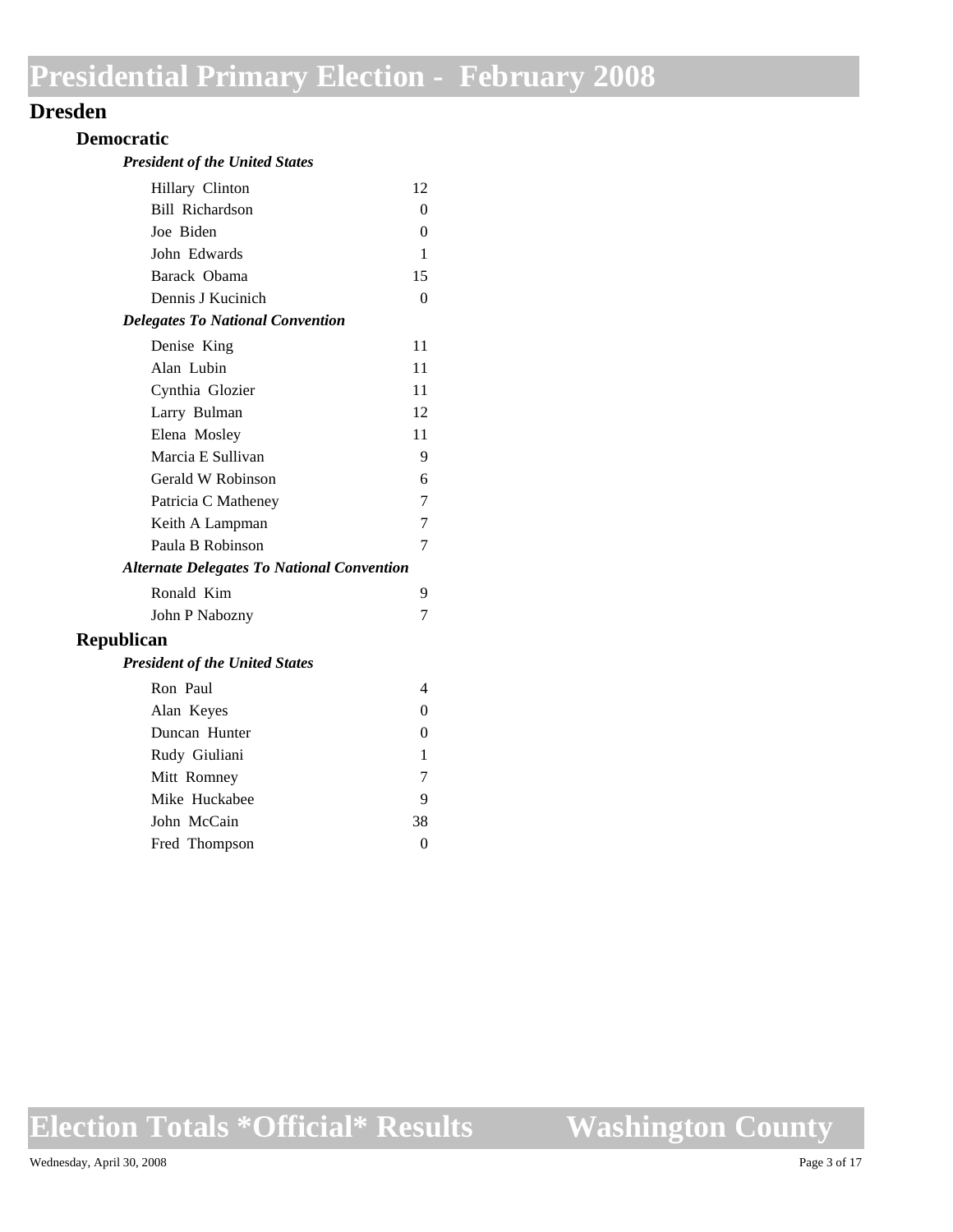### **Easton**

#### **Democratic**

#### *President of the United States*

| Hillary Clinton                                   | 65       |
|---------------------------------------------------|----------|
| Bill Richardson                                   | 2        |
| Joe Biden                                         | $\theta$ |
| John Edwards                                      | $\theta$ |
| Barack Obama                                      | 59       |
| Dennis J Kucinich                                 | 1        |
| <b>Delegates To National Convention</b>           |          |
| Denise King                                       | 36       |
| Alan Lubin                                        | 31       |
| Cynthia Glozier                                   | 38       |
| Larry Bulman                                      | 34       |
| Elena Mosley                                      | 38       |
| Marcia E Sullivan                                 | 44       |
| Gerald W Robinson                                 | 41       |
| Patricia C Matheney                               | 42       |
| Keith A Lampman                                   | 37       |
| Paula B Robinson                                  | 38       |
| <b>Alternate Delegates To National Convention</b> |          |
| Ronald Kim                                        | 35       |
| John P Nabozny                                    | 29       |
| <b>Republican</b>                                 |          |
| <b>President of the United States</b>             |          |
| Ron Paul                                          | 24       |
| Alan Keyes                                        | 1        |
| Duncan Hunter                                     | 0        |
| Rudy Giuliani                                     | 2        |

Mitt Romney 83 Mike Huckabee 30 John McCain 136 Fred Thompson 2

**Election Totals \*Official\* Results**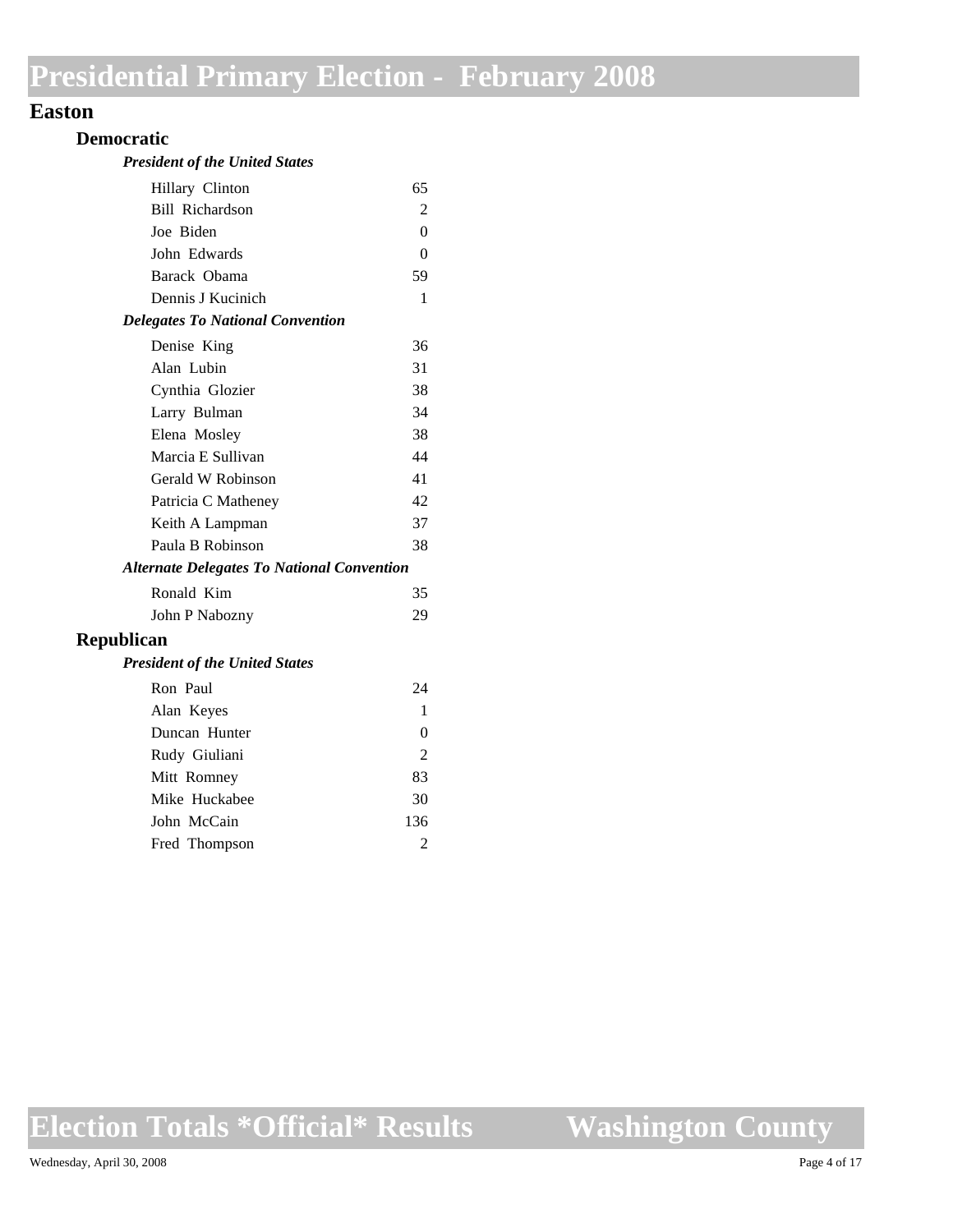### **Fort Ann**

#### **Democratic**

#### *President of the United States*

| Hillary Clinton                                   | 103            |
|---------------------------------------------------|----------------|
| Bill Richardson                                   | 1              |
| Joe Biden                                         | 0              |
| John Edwards                                      | $\overline{4}$ |
| Barack Obama                                      | 30             |
| Dennis J Kucinich                                 | $\Omega$       |
| <b>Delegates To National Convention</b>           |                |
| Denise King                                       | 60             |
| Alan Lubin                                        | 62             |
| Cynthia Glozier                                   | 61             |
| Larry Bulman                                      | 63             |
| Elena Mosley                                      | 61             |
| Marcia E Sullivan                                 | 17             |
| Gerald W Robinson                                 | 14             |
| Patricia C Matheney                               | 13             |
| Keith A Lampman                                   | 12             |
| Paula B Robinson                                  | 13             |
| <b>Alternate Delegates To National Convention</b> |                |
| Ronald Kim                                        | 61             |
| John P Nabozny                                    | 15             |
| <b>Republican</b>                                 |                |
| <b>President of the United States</b>             |                |
| Ron Paul                                          | 29             |
| Alan Keyes                                        | 1              |
| Duncan Hunter                                     | 0              |
| Rudy Giuliani                                     | 4              |

Mitt Romney 71 Mike Huckabee 35 John McCain 167 Fred Thompson 2

**Election Totals \*Official\* Results**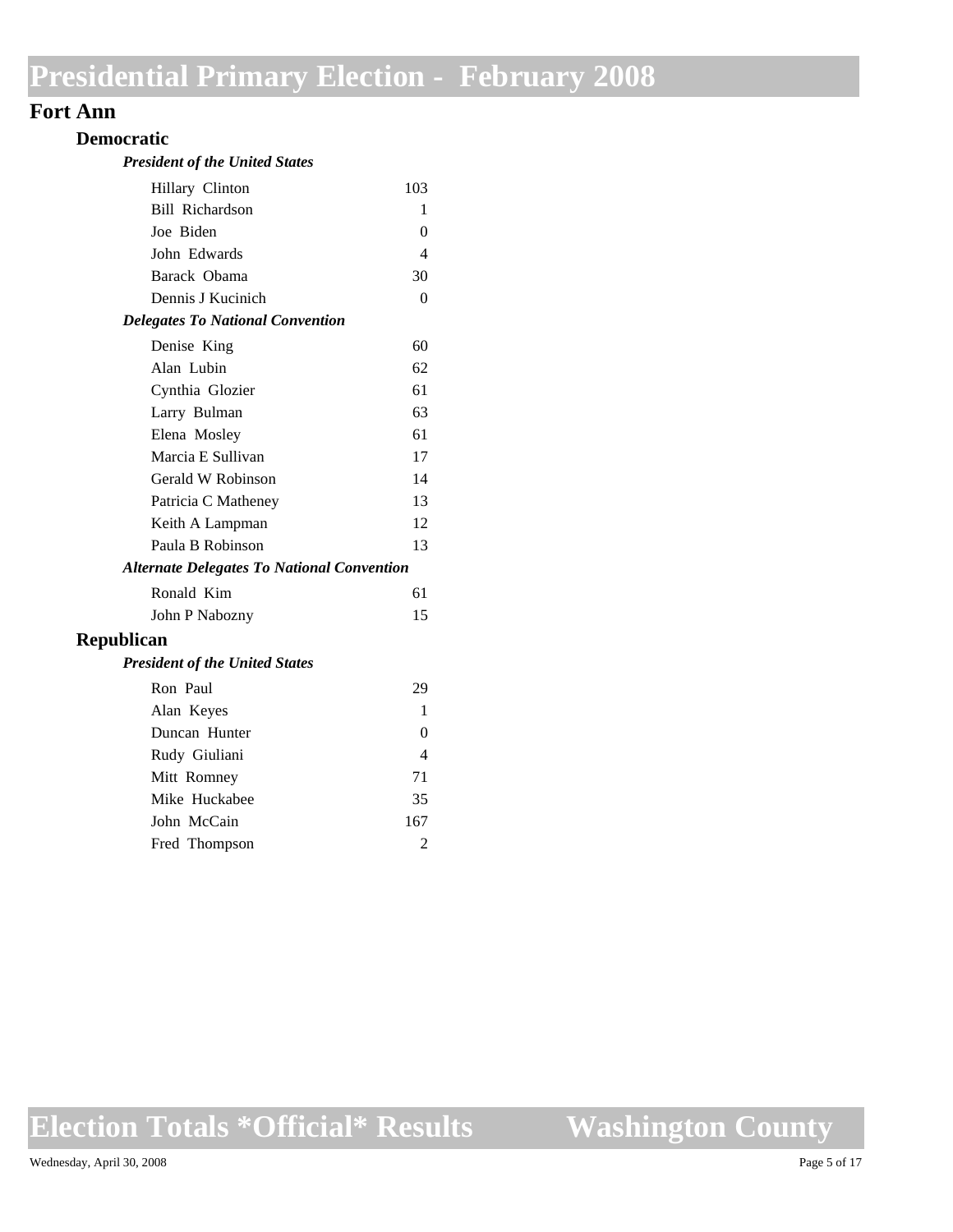### **Fort Edward**

### **Democratic**

| <b>President of the United States</b> |  |  |
|---------------------------------------|--|--|
|---------------------------------------|--|--|

| Hillary Clinton                                   | 278      |
|---------------------------------------------------|----------|
| Bill Richardson                                   | 3        |
| Joe Biden                                         | 1        |
| John Edwards                                      | 10       |
| Barack Obama                                      | 102      |
| Dennis J Kucinich                                 | $\theta$ |
| <b>Delegates To National Convention</b>           |          |
| Denise King                                       | 195      |
| Alan Lubin                                        | 184      |
| Cynthia Glozier                                   | 180      |
| Larry Bulman                                      | 191      |
| Elena Mosley                                      | 183      |
| Marcia E Sullivan                                 | 96       |
| Gerald W Robinson                                 | 64       |
| Patricia C Matheney                               | 66       |
| Keith A Lampman                                   | 63       |
| Paula B Robinson                                  | 64       |
| <b>Alternate Delegates To National Convention</b> |          |
| Ronald Kim                                        | 164      |
| John P Nabozny                                    | 56       |
| Republican                                        |          |

#### *President of the United States*

| Ron Paul      | 21  |
|---------------|-----|
| Alan Keyes    |     |
| Duncan Hunter | 0   |
| Rudy Giuliani | 7   |
| Mitt Romney   | 75  |
| Mike Huckabee | 33  |
| John McCain   | 170 |
| Fred Thompson | 5   |

## **Election Totals \*Official\* Results**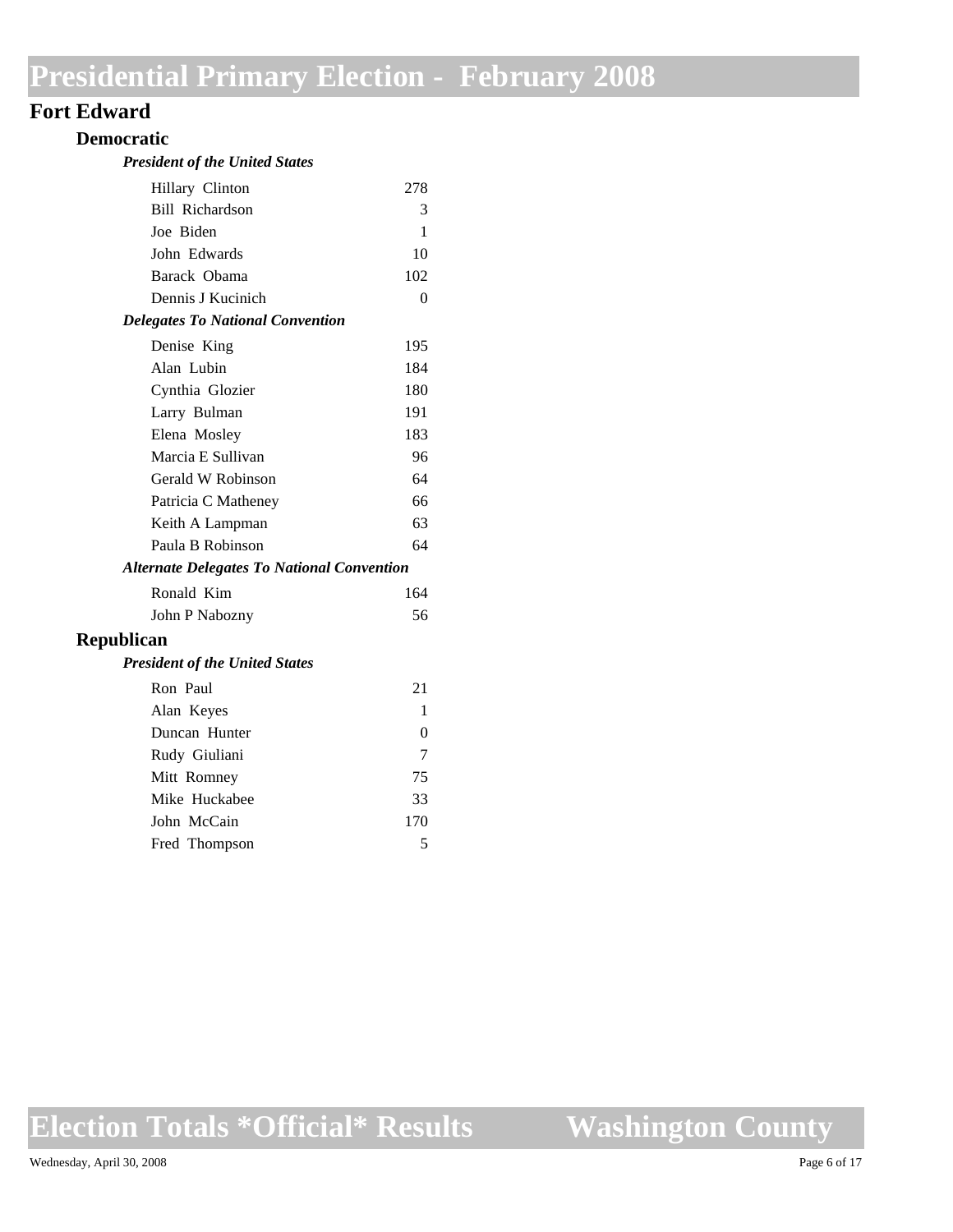### **Granville**

### **Democratic**

#### *President of the United States*

| Hillary Clinton                                   | 179 |
|---------------------------------------------------|-----|
| Bill Richardson                                   | 1   |
| Joe Biden                                         | 1   |
| John Edwards                                      | 5   |
| Barack Obama                                      | 59  |
| Dennis J Kucinich                                 | 4   |
| <b>Delegates To National Convention</b>           |     |
| Denise King                                       | 101 |
| Alan Lubin                                        | 99  |
| Cynthia Glozier                                   | 101 |
| Larry Bulman                                      | 98  |
| Elena Mosley                                      | 96  |
| Marcia E Sullivan                                 | 43  |
| Gerald W Robinson                                 | 39  |
| Patricia C Matheney                               | 40  |
| Keith A Lampman                                   | 38  |
| Paula B Robinson                                  | 42  |
| <b>Alternate Delegates To National Convention</b> |     |
| Ronald Kim                                        | 88  |
| John P Nabozny                                    | 35  |
| Republican                                        |     |
| <b>President of the United States</b>             |     |
| Ron Paul                                          | 30  |
| Alan Keyes                                        | 1   |
| Duncan Hunter                                     | 2   |
| Rudy Giuliani                                     | 9   |

Mitt Romney 108 Mike Huckabee 50 John McCain 188 Fred Thompson 5

**Election Totals \*Official\* Results**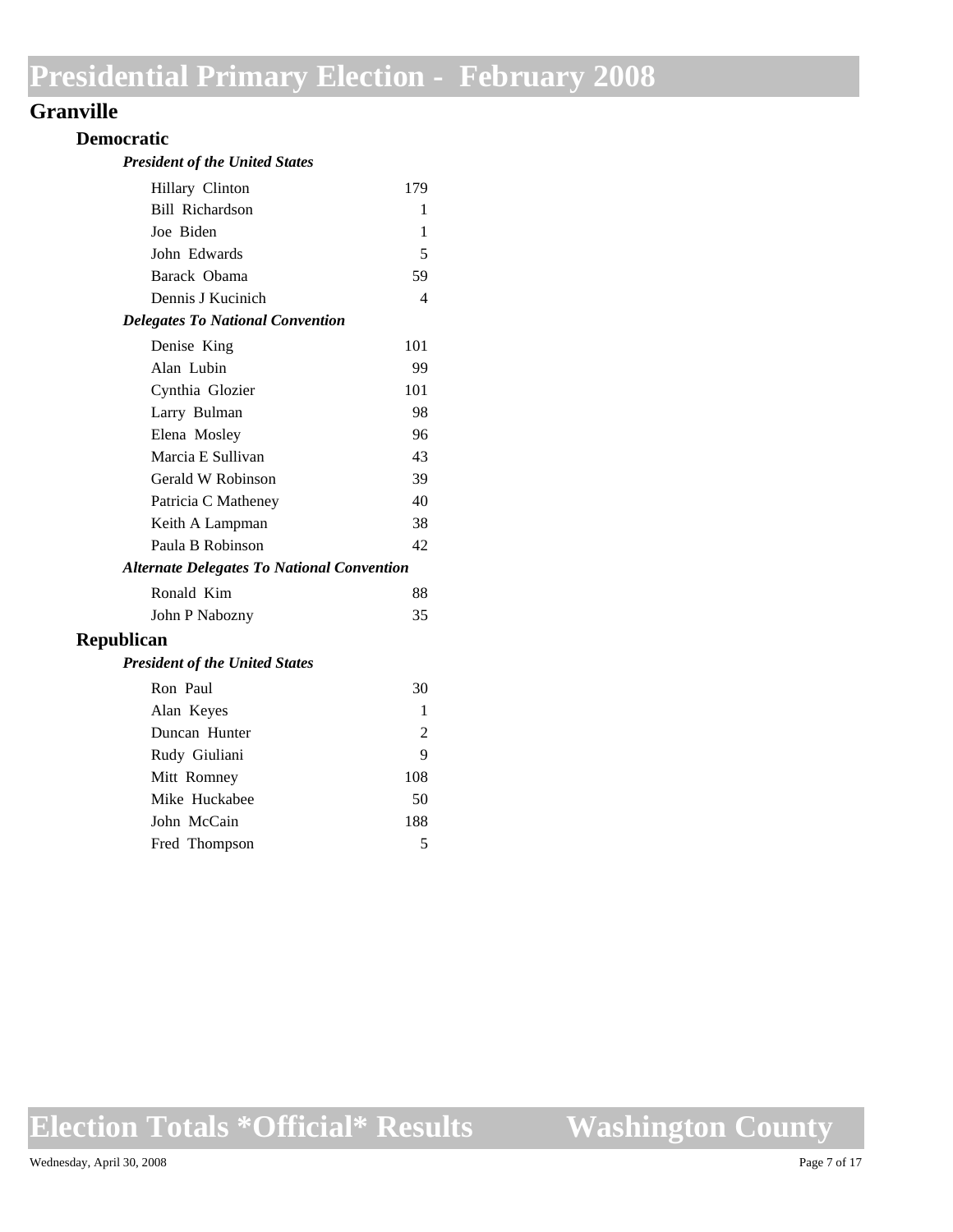## **Greenwich**

### **Democratic**

| <b>President of the United States</b> |  |  |  |
|---------------------------------------|--|--|--|
|---------------------------------------|--|--|--|

| Hillary Clinton                                   | 211            |
|---------------------------------------------------|----------------|
| Bill Richardson                                   | 3              |
| Joe Biden                                         | 1              |
| John Edwards                                      | 3              |
| Barack Obama                                      | 143            |
| Dennis J Kucinich                                 | $\overline{c}$ |
| <b>Delegates To National Convention</b>           |                |
| Denise King                                       | 131            |
| Alan Lubin                                        | 126            |
| Cynthia Glozier                                   | 131            |
| Larry Bulman                                      | 125            |
| Elena Mosley                                      | 133            |
| Marcia E Sullivan                                 | 77             |
| Gerald W Robinson                                 | 71             |
| Patricia C Matheney                               | 76             |
| Keith A Lampman                                   | 70             |
| Paula B Robinson                                  | 72             |
| <b>Alternate Delegates To National Convention</b> |                |
| Ronald Kim                                        | 115            |
| John P Nabozny                                    | 62             |
| blican                                            |                |
|                                                   |                |

## **Republi**

| <b>President of the United States</b> |  |  |  |  |
|---------------------------------------|--|--|--|--|
|---------------------------------------|--|--|--|--|

| Ron Paul      | 31  |
|---------------|-----|
| Alan Keyes    | 3   |
| Duncan Hunter | 0   |
| Rudy Giuliani |     |
| Mitt Romney   | 103 |
| Mike Huckabee | 38  |
| John McCain   | 194 |
| Fred Thompson |     |
|               |     |

# **Election Totals \*Official\* Results**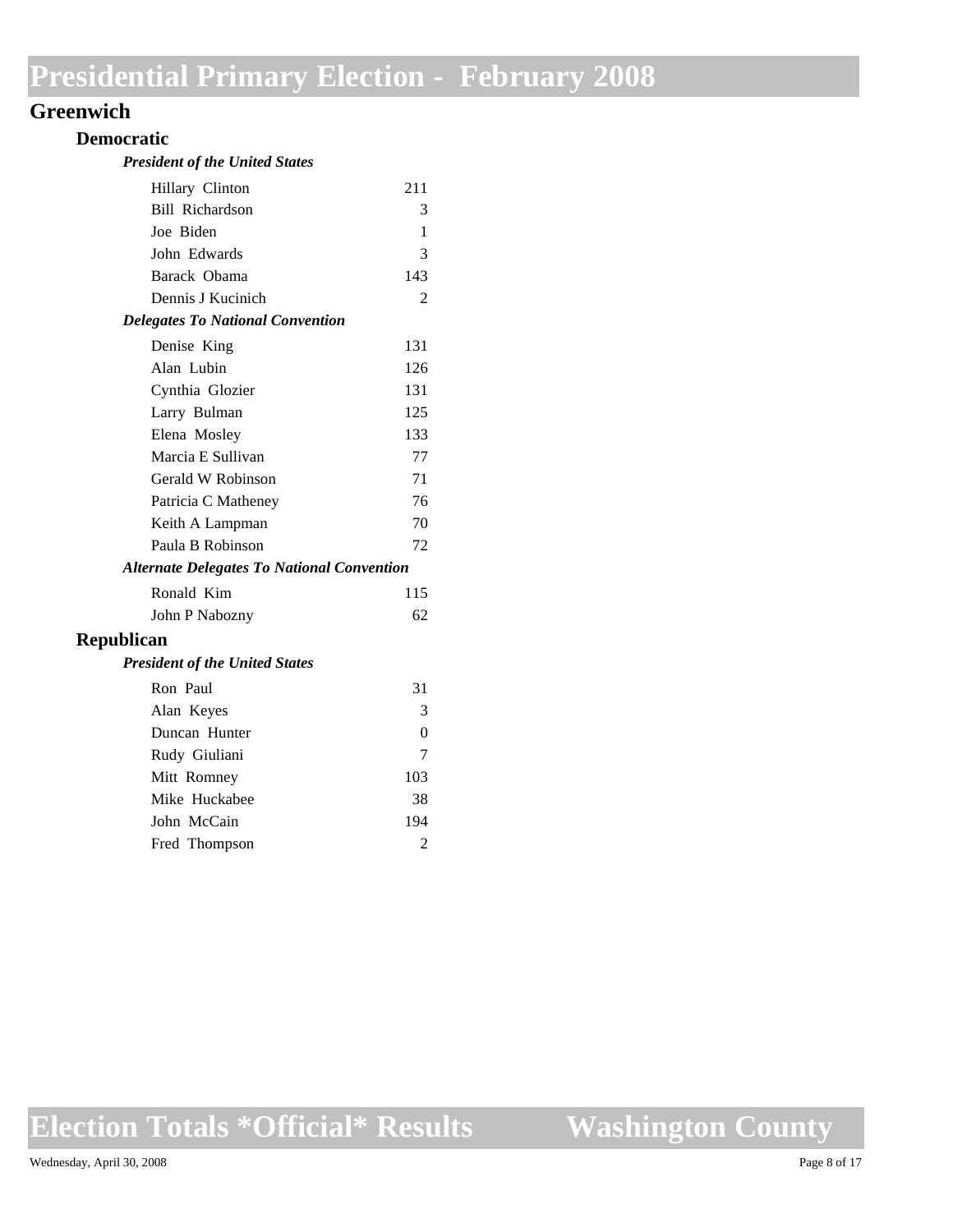### **Hampton**

### **Democratic**

#### *President of the United States*

| Hillary Clinton                                   | 9        |
|---------------------------------------------------|----------|
| <b>Bill Richardson</b>                            | 0        |
| Joe Biden                                         | $\theta$ |
| John Edwards                                      | 1        |
| Barack Obama                                      | 10       |
| Dennis J Kucinich                                 | 0        |
| <b>Delegates To National Convention</b>           |          |
| Denise King                                       | 6        |
| Alan Lubin                                        | 5        |
| Cynthia Glozier                                   | 6        |
| Larry Bulman                                      | 5        |
| Elena Mosley                                      | 5        |
| Marcia E Sullivan                                 | 6        |
| Gerald W Robinson                                 | 6        |
| Patricia C Matheney                               | 6        |
| Keith A Lampman                                   | 6        |
| Paula B Robinson                                  | 6        |
| <b>Alternate Delegates To National Convention</b> |          |
| Ronald Kim                                        | 4        |
| John P Nabozny                                    | 5        |
| <b>Republican</b>                                 |          |
| <b>President of the United States</b>             |          |
| Ron Paul                                          | 5        |
| Alan Keyes                                        | 1        |
| Duncan Hunter                                     | 0        |
| Rudy Giuliani                                     | 1        |
| Mitt Romney                                       | 20       |
| Mike Huckabee                                     | 10       |
| John McCain                                       | 24       |
| Fred Thompson                                     | 1        |

**Election Totals \*Official\* Results**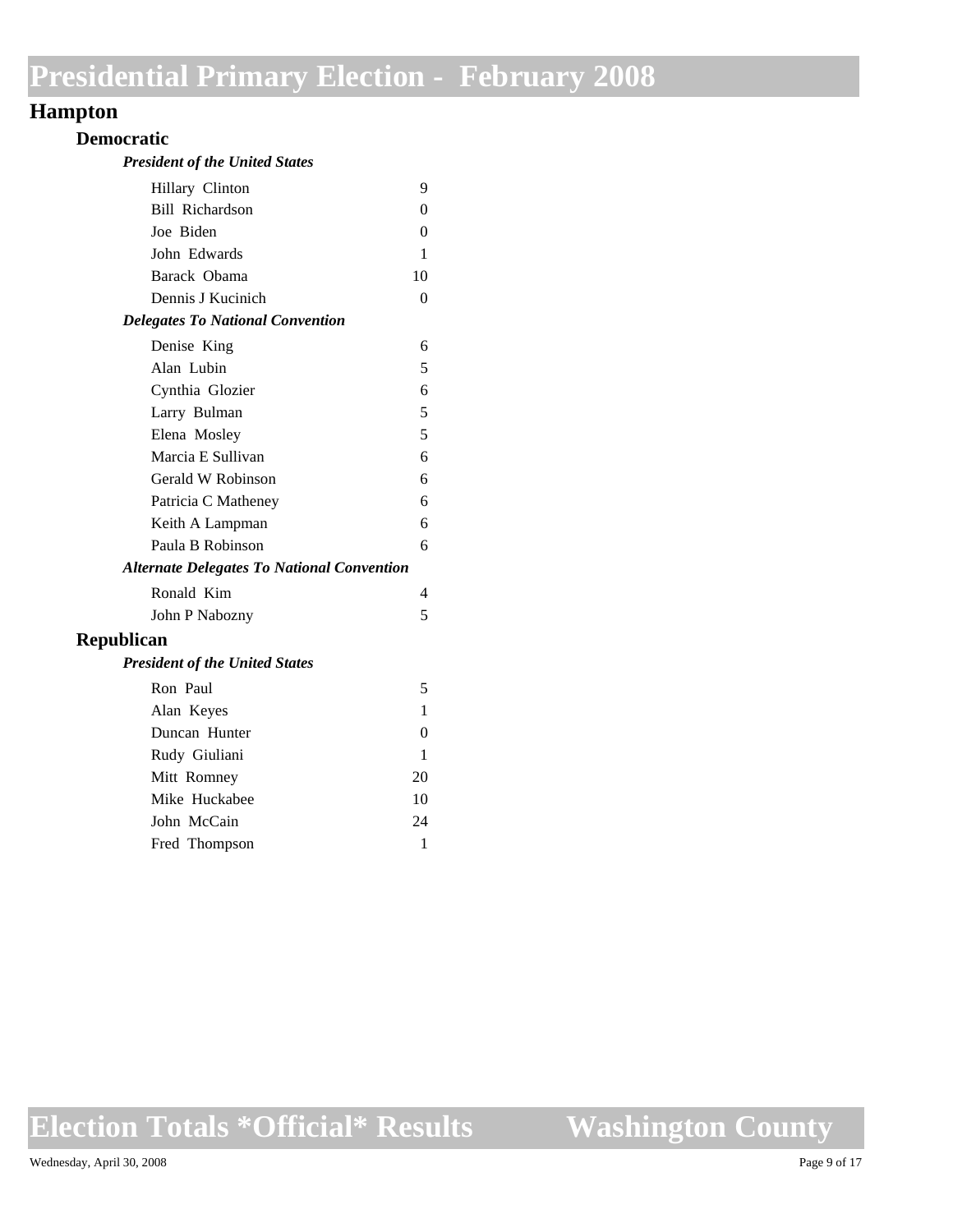### **Hartford**

### **Democratic**

#### *President of the United States*

| Hillary Clinton                                   | 42       |
|---------------------------------------------------|----------|
| Bill Richardson                                   | 0        |
| Joe Biden                                         | $\Omega$ |
| John Edwards                                      | 1        |
| Barack Obama                                      | 23       |
| Dennis J Kucinich                                 | $\theta$ |
| <b>Delegates To National Convention</b>           |          |
| Denise King                                       | 29       |
| Alan Lubin                                        | 26       |
| Cynthia Glozier                                   | 25       |
| Larry Bulman                                      | 25       |
| Elena Mosley                                      | 25       |
| Marcia E Sullivan                                 | 13       |
| Gerald W Robinson                                 | 10       |
| Patricia C Matheney                               | 14       |
| Keith A Lampman                                   | 9        |
| Paula B Robinson                                  | 12       |
| <b>Alternate Delegates To National Convention</b> |          |
| Ronald Kim                                        | 24       |
| John P Nabozny                                    | 10       |
| <b>Republican</b>                                 |          |
| <b>President of the United States</b>             |          |
| Ron Paul                                          | 5        |
| Alan Keyes                                        | 3        |
| Duncan Hunter                                     | $\theta$ |
| Rudy Giuliani                                     | 3        |
| Mitt Romney                                       | 38       |
| Mike Huckabee                                     | 27       |

John McCain 49 Fred Thompson 3

**Election Totals \*Official\* Results**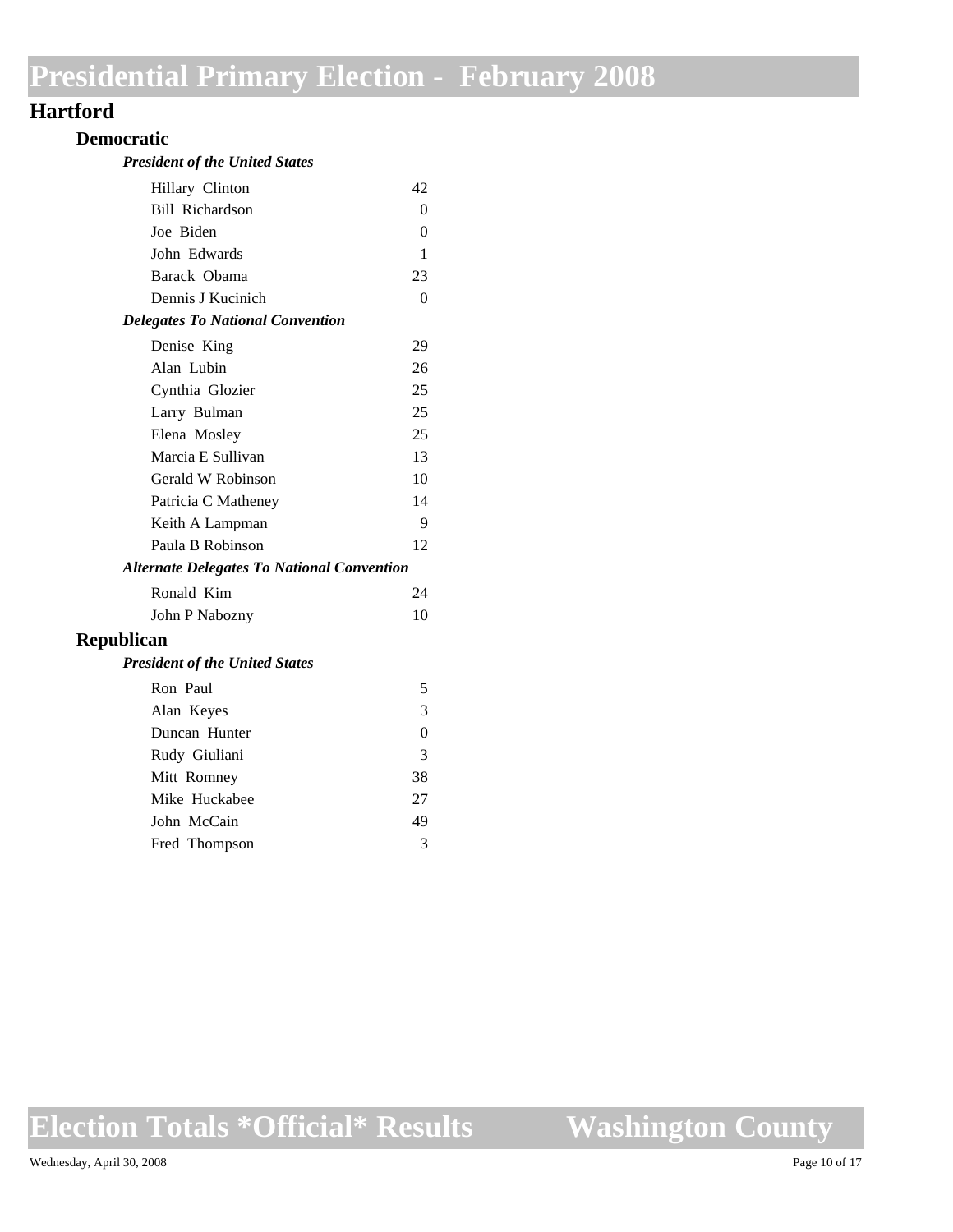### **Hebron**

#### **Democratic**

#### *President of the United States*

| Hillary Clinton                                   | 69             |
|---------------------------------------------------|----------------|
| Bill Richardson                                   | $\Omega$       |
| Joe Biden                                         | $\theta$       |
| John Edwards                                      | $\overline{2}$ |
| Barack Obama                                      | 42             |
| Dennis J Kucinich                                 | 3              |
| <b>Delegates To National Convention</b>           |                |
| Denise King                                       | 39             |
| Alan Lubin                                        | 37             |
| Cynthia Glozier                                   | 40             |
| Larry Bulman                                      | 37             |
| Elena Mosley                                      | 41             |
| Marcia E Sullivan                                 | 27             |
| Gerald W Robinson                                 | 24             |
| Patricia C Matheney                               | 24             |
| Keith A Lampman                                   | 22             |
| Paula B Robinson                                  | 24             |
| <b>Alternate Delegates To National Convention</b> |                |
| Ronald Kim                                        | 39             |
| John P Nabozny                                    | 19             |
| <b>Republican</b>                                 |                |
| <b>President of the United States</b>             |                |
| Ron Paul                                          | 10             |
| Alan Keyes                                        | 0              |
| Duncan Hunter                                     | $\Omega$       |

Rudy Giuliani 1 Mitt Romney 31 Mike Huckabee 12 John McCain 49 Fred Thompson 2

**Election Totals \*Official\* Results**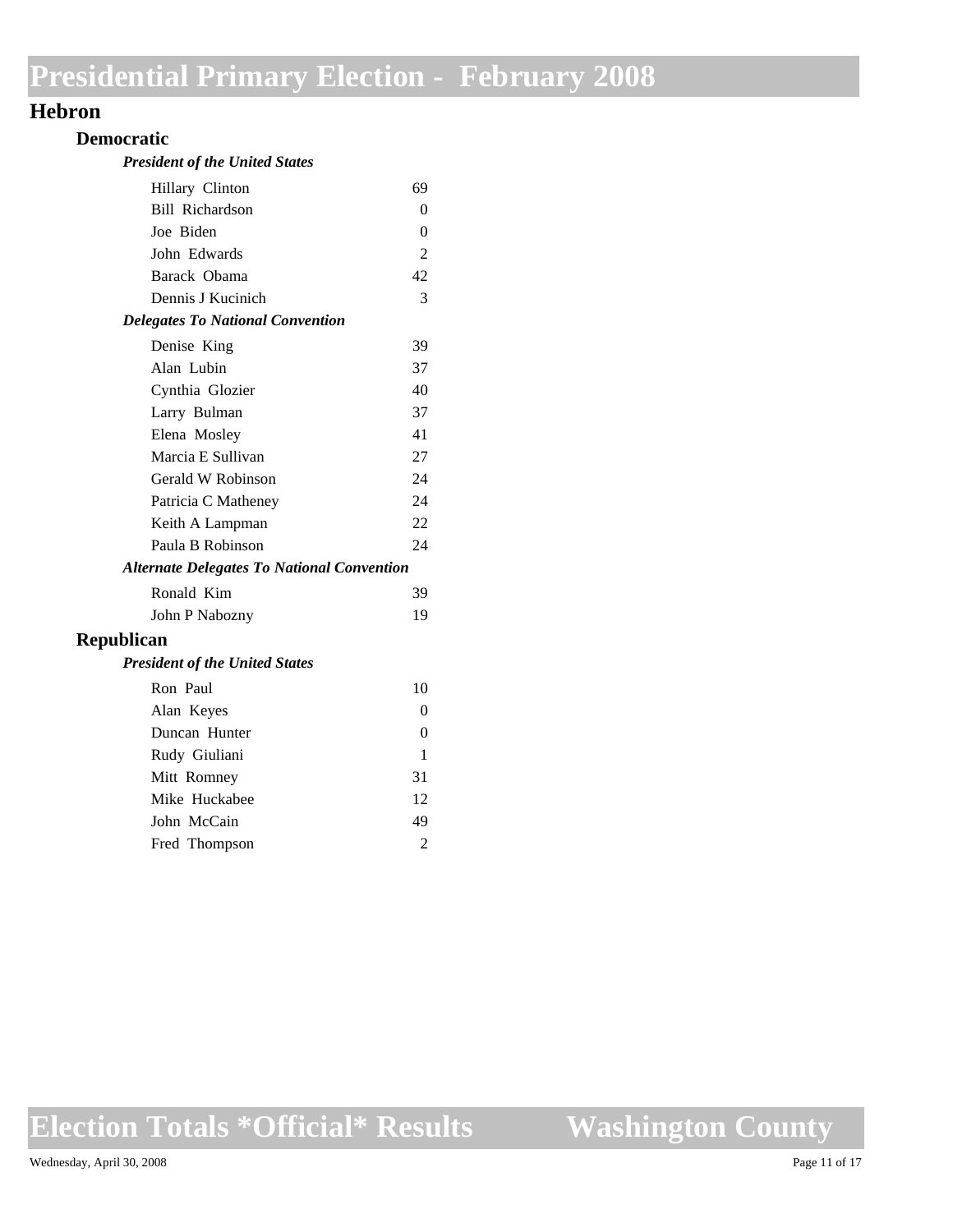### **Jackson**

### **Democratic**

| <b>President of the United States</b> |  |  |  |
|---------------------------------------|--|--|--|
|---------------------------------------|--|--|--|

|                                                   | 71 |
|---------------------------------------------------|----|
| Hillary Clinton                                   |    |
| Bill Richardson                                   | 0  |
| Joe Biden                                         | 0  |
| John Edwards                                      | 1  |
| Barack Obama                                      | 53 |
| Dennis J Kucinich                                 | 0  |
| <b>Delegates To National Convention</b>           |    |
| Denise King                                       | 47 |
| Alan Lubin                                        | 45 |
| Cynthia Glozier                                   | 50 |
| Larry Bulman                                      | 43 |
| Elena Mosley                                      | 51 |
| Marcia E Sullivan                                 | 38 |
| Gerald W Robinson                                 | 34 |
| Patricia C Matheney                               | 37 |
| Keith A Lampman                                   | 34 |
| Paula B Robinson                                  | 38 |
| <b>Alternate Delegates To National Convention</b> |    |
| Ronald Kim                                        | 39 |
| John P Nabozny                                    | 29 |
| <b>Republican</b>                                 |    |
| <b>President of the United States</b>             |    |

| Ron Paul      | 6                           |
|---------------|-----------------------------|
| Alan Keyes    |                             |
| Duncan Hunter | 0                           |
| Rudy Giuliani | 4                           |
| Mitt Romney   | 47                          |
| Mike Huckabee | 13                          |
| John McCain   | 68                          |
| Fred Thompson | $\mathcal{D}_{\mathcal{L}}$ |
|               |                             |

**Election Totals \*Official\* Results**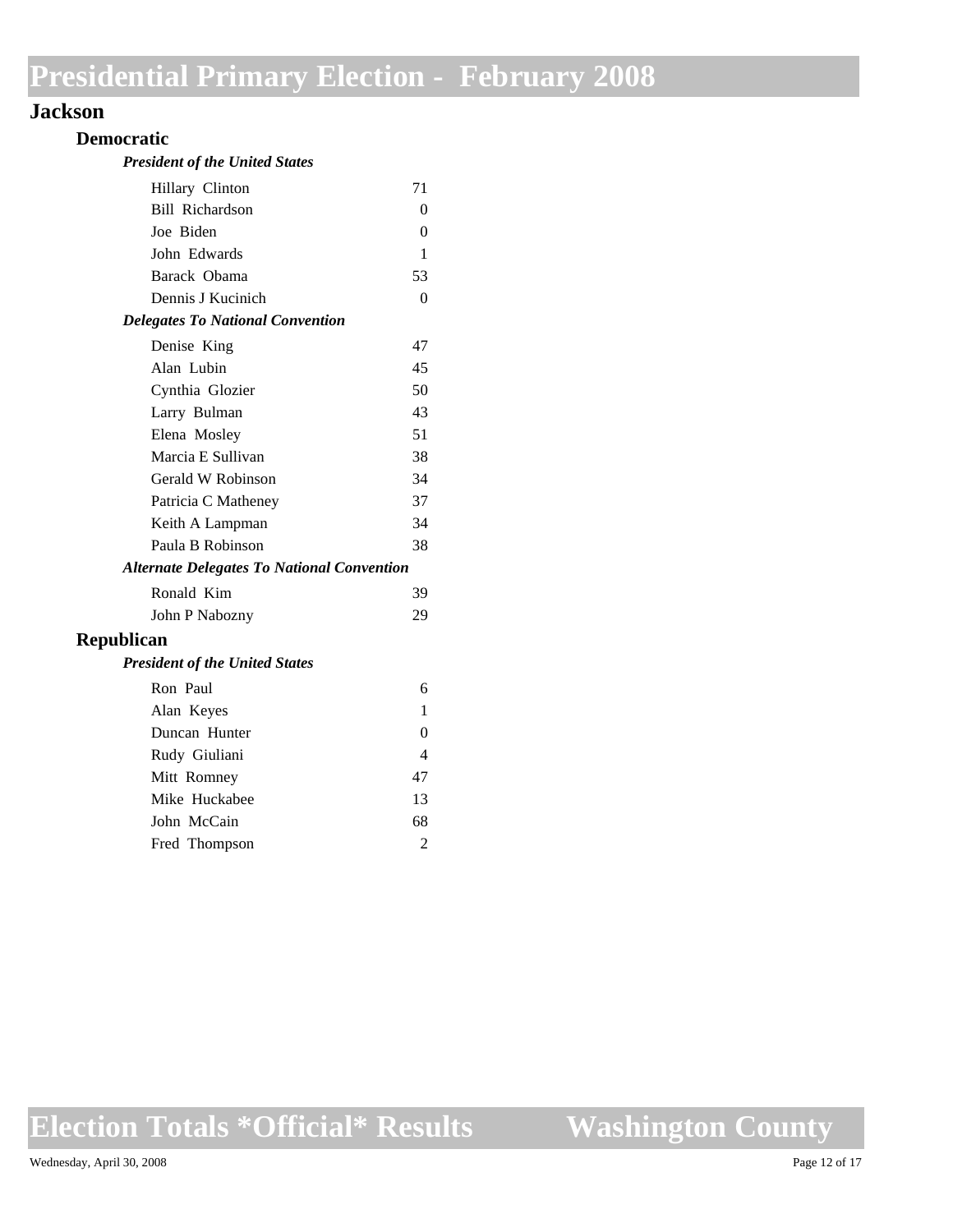## **Kingsbury**

### **Democratic**

#### *President of the United States*

|                                                   | Hillary Clinton                         | 365 |
|---------------------------------------------------|-----------------------------------------|-----|
|                                                   | Bill Richardson                         | 2   |
|                                                   | Joe Biden                               | 4   |
|                                                   | John Edwards                            | 7   |
|                                                   | Barack Obama                            | 126 |
|                                                   | Dennis J Kucinich                       | 4   |
|                                                   | <b>Delegates To National Convention</b> |     |
|                                                   | Denise King                             | 234 |
|                                                   | Alan Lubin                              | 220 |
|                                                   | Cynthia Glozier                         | 228 |
|                                                   | Larry Bulman                            | 228 |
|                                                   | Elena Mosley                            | 221 |
|                                                   | Marcia E Sullivan                       | 100 |
|                                                   | Gerald W Robinson                       | 89  |
|                                                   | Patricia C Matheney                     | 93  |
|                                                   | Keith A Lampman                         | 88  |
|                                                   | Paula B Robinson                        | 87  |
| <b>Alternate Delegates To National Convention</b> |                                         |     |
|                                                   | Ronald Kim                              | 202 |
|                                                   | John P Nabozny                          | 86  |
|                                                   |                                         |     |

### **Republican**

#### *President of the United States*

| Ron Paul      | 68  |
|---------------|-----|
| Alan Keyes    | 5   |
| Duncan Hunter | 2   |
| Rudy Giuliani | 11  |
| Mitt Romney   | 115 |
| Mike Huckabee | 74  |
| John McCain   | 329 |
| Fred Thompson | 5   |

**Election Totals \*Official\* Results**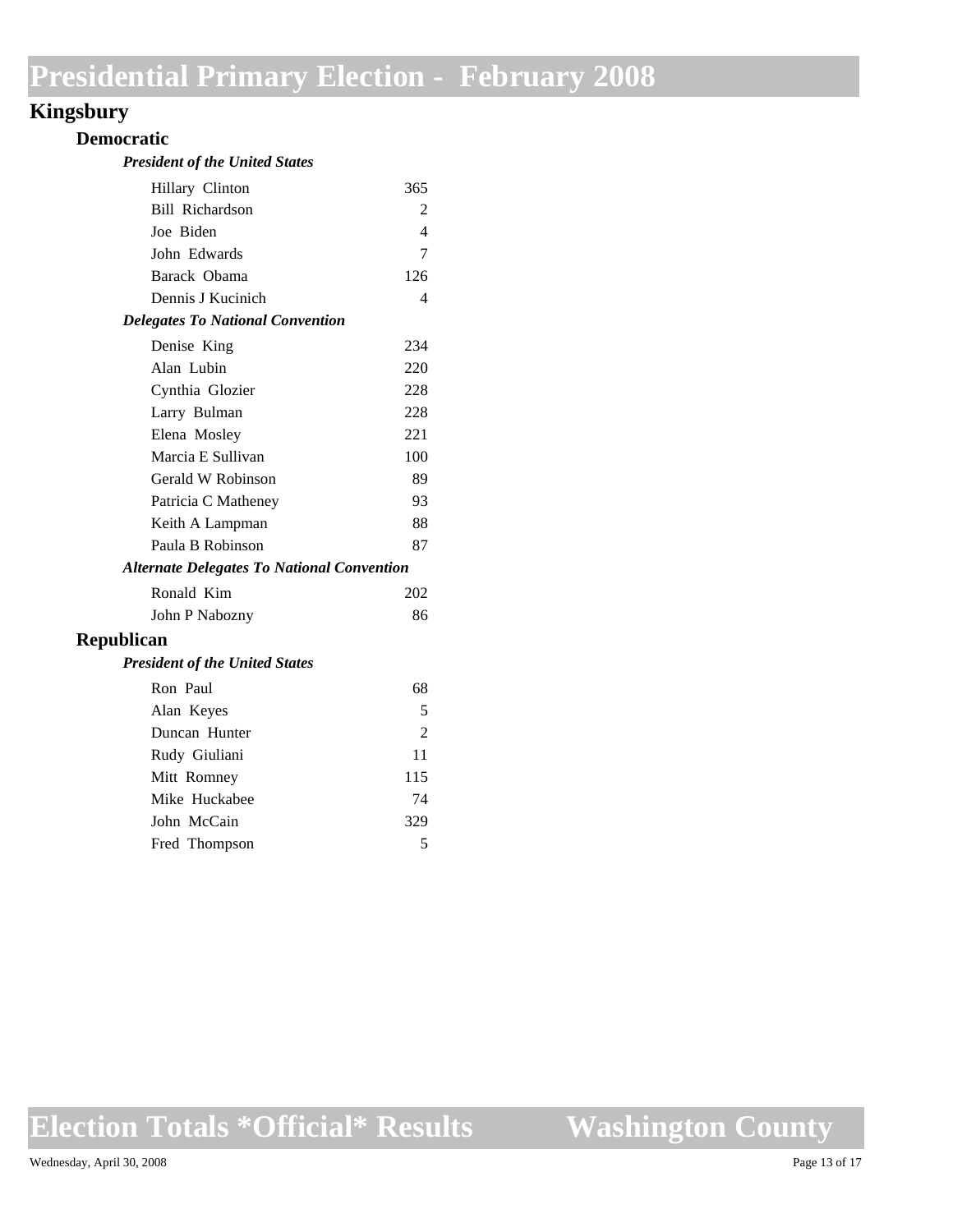### **Putnam**

### **Democratic**

| <b>President of the United States</b> |  |  |  |  |
|---------------------------------------|--|--|--|--|
|---------------------------------------|--|--|--|--|

| Hillary Clinton                                   | 18       |
|---------------------------------------------------|----------|
| <b>Bill Richardson</b>                            | 1        |
| Joe Biden                                         | $\theta$ |
| John Edwards                                      | $\theta$ |
| Barack Obama                                      | 10       |
| Dennis J Kucinich                                 | $\theta$ |
| <b>Delegates To National Convention</b>           |          |
| Denise King                                       | 17       |
| Alan Lubin                                        | 17       |
| Cynthia Glozier                                   | 17       |
| Larry Bulman                                      | 15       |
| Elena Mosley                                      | 17       |
| Marcia E Sullivan                                 | 10       |
| Gerald W Robinson                                 | 9        |
| Patricia C Matheney                               | 9        |
| Keith A Lampman                                   | 9        |
| Paula B Robinson                                  | 9        |
| <b>Alternate Delegates To National Convention</b> |          |
| Ronald Kim                                        | 17       |
| John P Nabozny                                    | 8        |
| Republican                                        |          |
| <b>President of the United States</b>             |          |
| Ron Paul                                          | 5        |
| Alan Keyes                                        | 1        |
| Duncan Hunter                                     | $\theta$ |
| Rudy Giuliani                                     | 4        |
| Mitt Romney                                       | 10       |
| Mike Huckabee                                     | 10       |
| John McCain                                       | 41       |
| Fred Thompson                                     | 3        |

**Election Totals \*Official\* Results**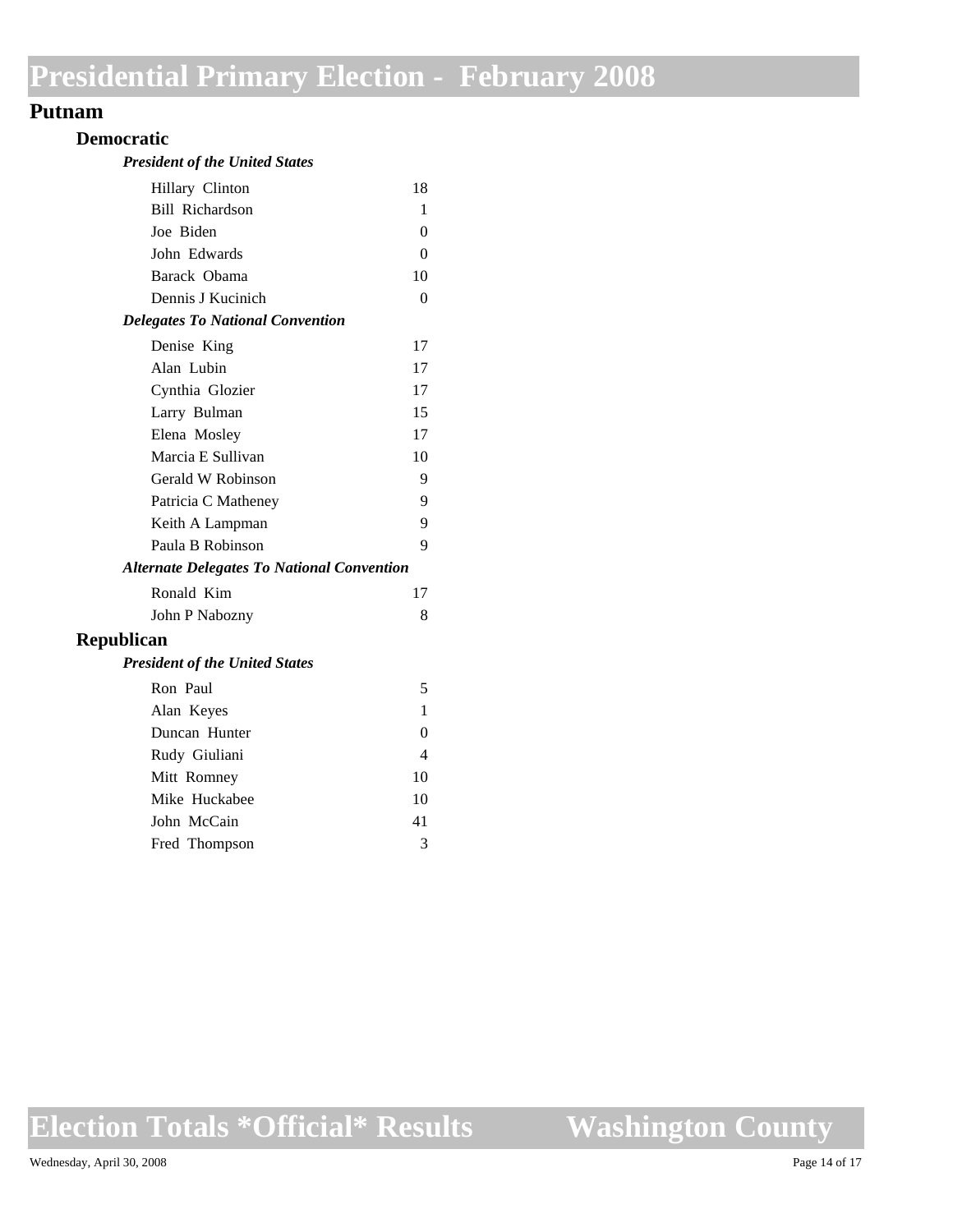### **Salem**

#### **Democratic**

#### *President of the United States*

| Hillary Clinton                                   | 85       |
|---------------------------------------------------|----------|
| <b>Bill Richardson</b>                            | 2        |
| Joe Biden                                         | $\theta$ |
| John Edwards                                      | 8        |
| Barack Obama                                      | 71       |
| Dennis J Kucinich                                 | 3        |
| <b>Delegates To National Convention</b>           |          |
| Denise King                                       | 66       |
| Alan Lubin                                        | 53       |
| Cynthia Glozier                                   | 65       |
| Larry Bulman                                      | 57       |
| Elena Mosley                                      | 62       |
| Marcia E Sullivan                                 | 50       |
| Gerald W Robinson                                 | 47       |
| Patricia C Matheney                               | 53       |
| Keith A Lampman                                   | 49       |
| Paula B Robinson                                  | 47       |
| <b>Alternate Delegates To National Convention</b> |          |
| Ronald Kim                                        | 58       |
| John P Nabozny                                    | 44       |
| Republican                                        |          |
| <b>President of the United States</b>             |          |
| Ron Paul                                          | 16       |
| Alan Keyes                                        | $\theta$ |
| Duncan Hunter                                     | 0        |
| Rudy Giuliani                                     | 4        |

Mitt Romney 67 Mike Huckabee 28 John McCain 122 Fred Thompson 1

**Election Totals \*Official\* Results**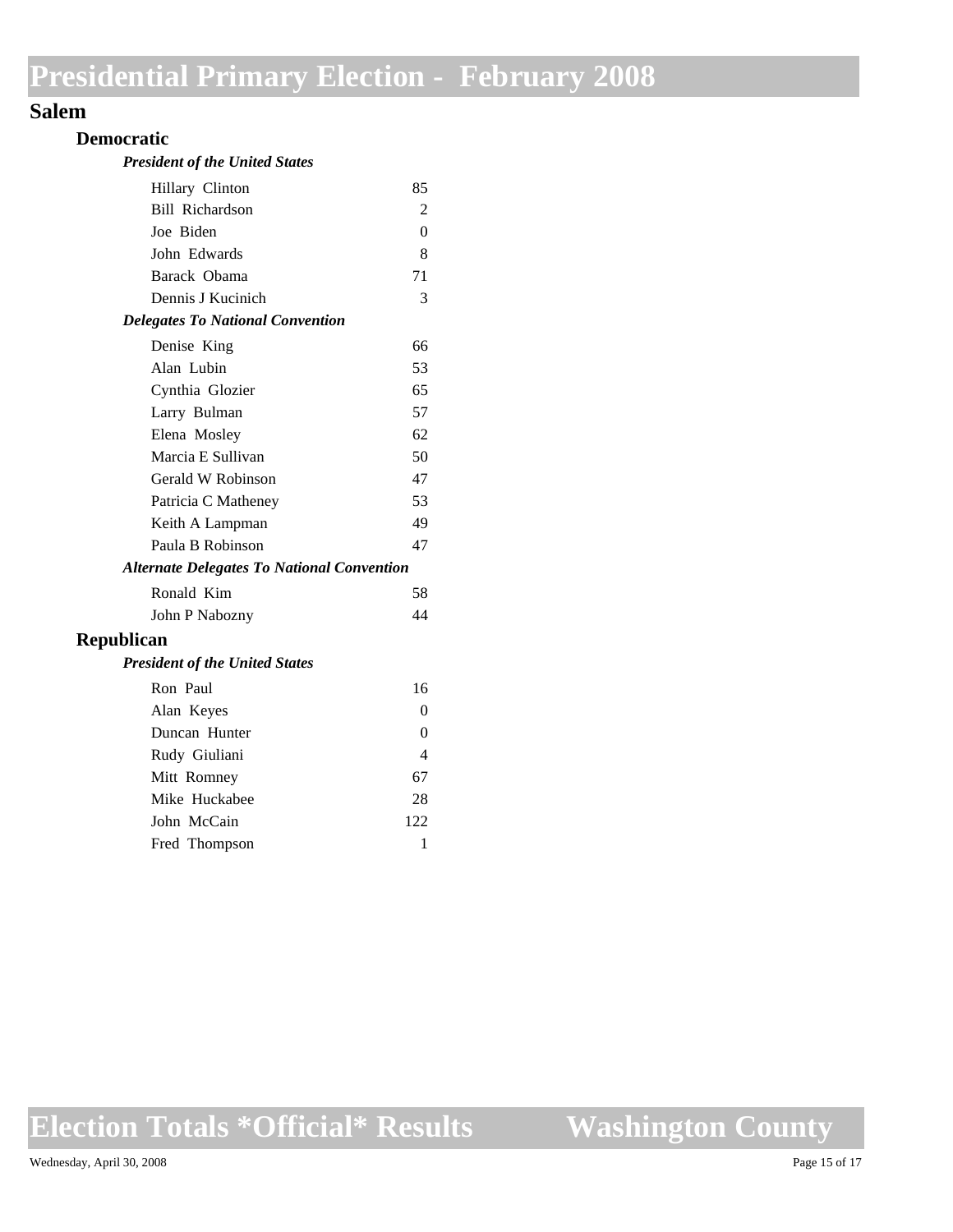### **White Creek**

#### **Democratic**

#### *President of the United States*

| Hillary Clinton                                   | 124      |
|---------------------------------------------------|----------|
| <b>Bill Richardson</b>                            | 1        |
| Joe Biden                                         | 1        |
| John Edwards                                      | 3        |
| Barack Obama                                      | 86       |
| Dennis J Kucinich                                 | 3        |
| <b>Delegates To National Convention</b>           |          |
| Denise King                                       | 87       |
| Alan Lubin                                        | 81       |
| Cynthia Glozier                                   | 84       |
| Larry Bulman                                      | 79       |
| Elena Mosley                                      | 82       |
| Marcia E Sullivan                                 | 51       |
| Gerald W Robinson                                 | 52       |
| Patricia C Matheney                               | 51       |
| Keith A Lampman                                   | 53       |
| Paula B Robinson                                  | 49       |
| <b>Alternate Delegates To National Convention</b> |          |
| Ronald Kim                                        | 70       |
| John P Nabozny                                    | 43       |
| <b>Republican</b>                                 |          |
| <b>President of the United States</b>             |          |
| Ron Paul                                          | 8        |
| Alan Keyes                                        | $\theta$ |
| Duncan Hunter                                     | 0        |
| Rudy Giuliani                                     | 3        |
|                                                   |          |

Mitt Romney 41 Mike Huckabee 33 John McCain 72 Fred Thompson 0

**Election Totals \*Official\* Results**